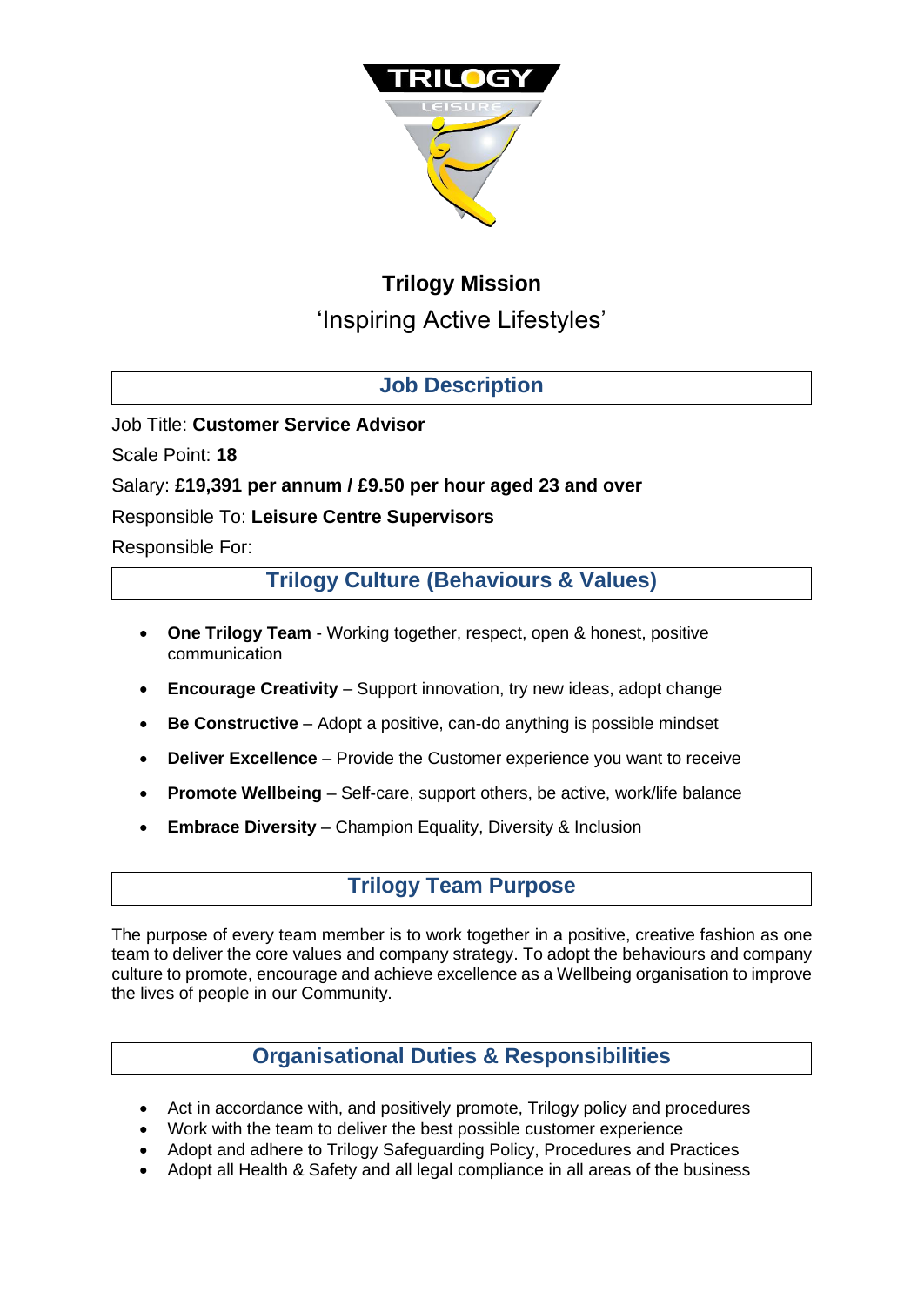- Influence, teach and support your colleagues to achieve excellence
- Be accountable for knowing all company processes, policy and relevant information
- Communicate, feedback and promote the company values
- Work with the team to deliver the aims and objectives within the company strategy

### **Individual Duties & Responsibilities**

- To offer excellent customer service and deal with customer enquiries through telecommunications, face-to-face and e-mail in a professional manner across all NLT sites and facilities.
- Identify needs and solve problems for customers, managing challenging behaviour as necessary and to develop and maintain positive and supportive relationships with customers.
- Use product knowledge to sell additional services/activities by recognising opportunities to up-sell, and cross-sell across the leisure sites.
- Manage all contacts and contribute to improvements in call and contact handling activities, systems and content; particularly logging compliments and complaints in accordance with procedure.
- Respond to routine and more complex queries, which will involve the application of NLT policies and procedures.
- Operation of Leisure Management System, and associated IT system plus general clerical and financial duties, and undertake call-backs as required.
- Process and authorise financial transactions, issuing receipts for leisure activities and services, accepting card payments and keeping associated records in accordance with Leisure Trust Audit regulations.
- Reconciling daily transactions to payment methods in according with Leisure Trust Audit regulations.
- Participate in performance development reviews; personal and workforce development; and undertake Key Performance Areas agreed between the employee and the line manager and report performance levels to the line manager.
- Carry out all customer service duties related to delivery of Trilogy Leisure services using relevant ICT systems effectively to develop and maintain records, files and statistical information. Maintain strict confidentiality at all times and adhere to Data Protection legislation and service guidelines on the use of data.
- Report all matters requiring additional information or advice and discrepancies in the information systems to the line manager.
- To attend any staff training sessions as required.
- Adopt a corporate and positive approach at all times, ensuring you, your colleagues and associated staff work towards the global aims and objectives of the Trust, delivering the best possible customer service experience.
- To demonstrate a commitment to equality and diversity in both the delivery of services and to staff.
- Any other duties commensurate with the demands of the organisation

#### **Job Demands**

- Travel and work from any associated Trilogy facility
- Work the necessary flexible hours to meet the needs of the business (as required)
- Manage (or help manage) conflict and resolve problems within the team
- Be accessible to the whole team for support (as required)